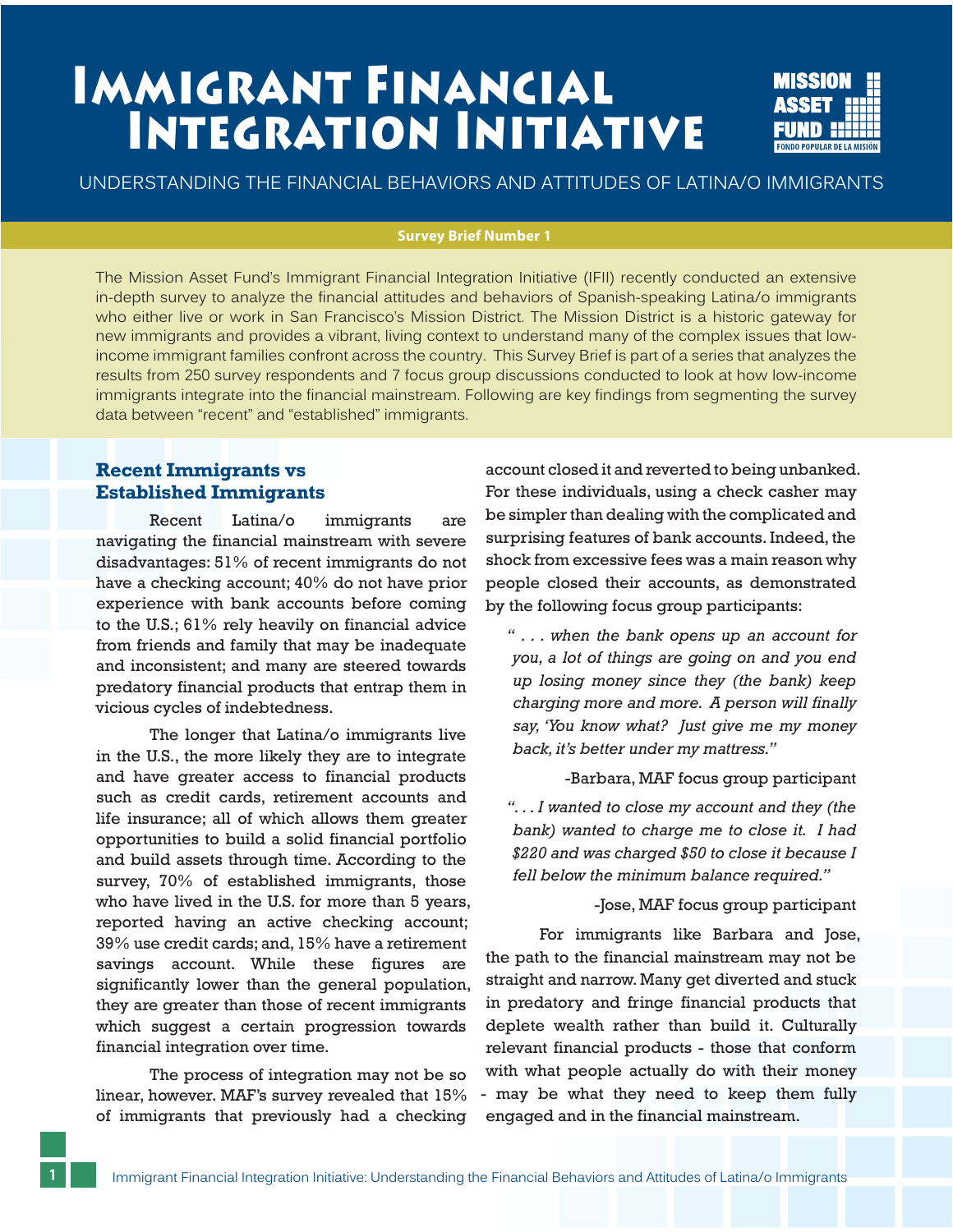

Sources: (1) MAF Survey, 2009; (2) Financial Services and Asset Building Brief, CFSI and AFN, October 2008; (3) Underbanked Consumer Study – InBrief, CFSI, July 2009



Sources: (1) MAF Survey, 2009





Sources: (1) MAF Survey, 2009 Sources: (1) MAF Survey, 2009



Sources: (1) MAF Survey, 2009; (4) San Francisco Neighborhood Market DrillDown, Social Compact, March 2008; (5) U.S. Census 2000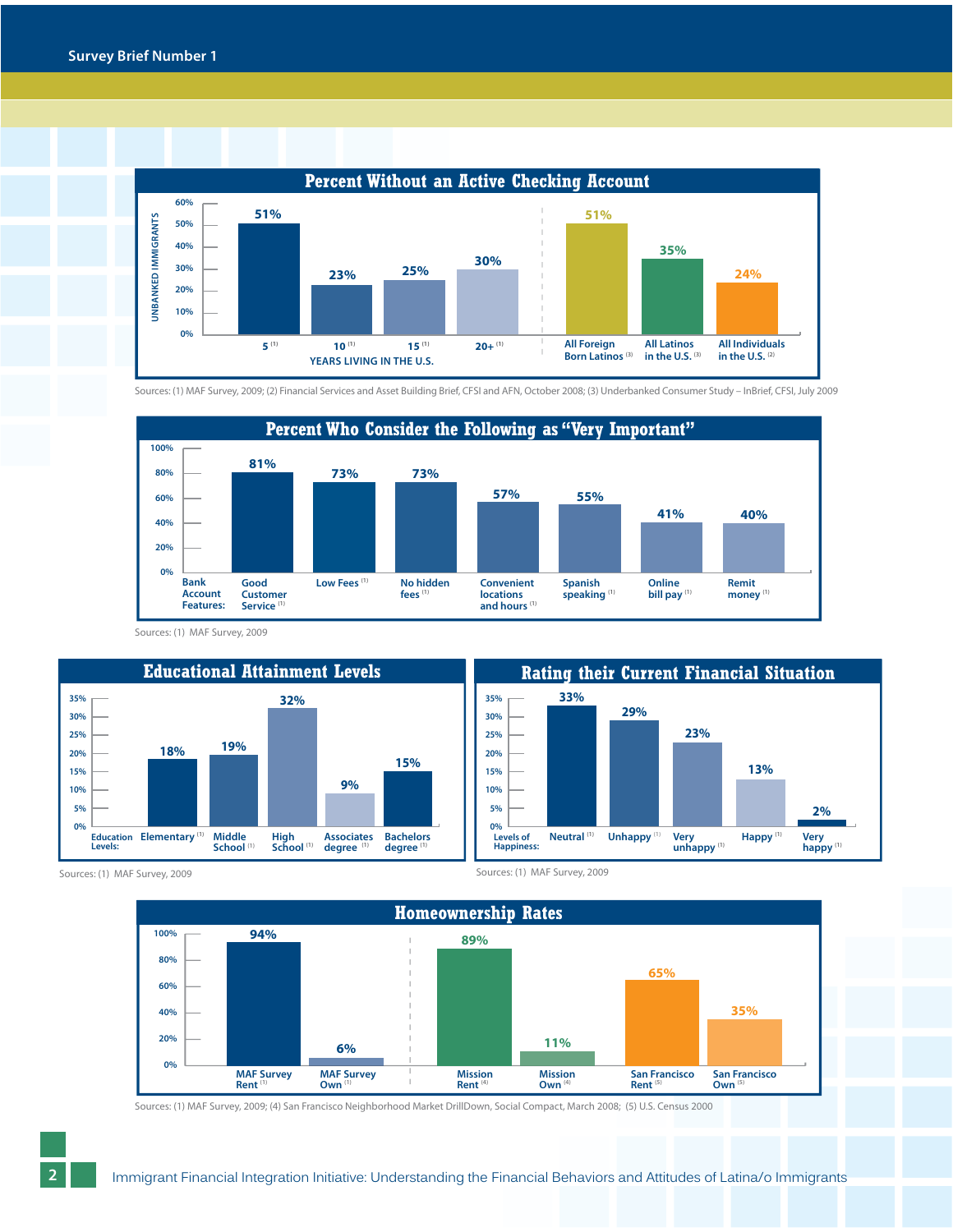# **Key Survey Findings**

**70%** of established Latina/o immigrants have an active checking account compared to **43%** of recent immigrants

**42%** of established Latina/o immigrants had a bank account in their home country compared to **60%** of recent immigrants

**39%** of established Latina/o immigrants use credit cards compared to **17%** of recent immigrants

**19%** of established Latina/o immigrants used a check casher or supermarket to cash a check in the past month compared to **25%** of recent immigrants

**54%** of established Latina/o immigrants received financial advice from family and friends compared to **61%** of recent immigrants

**53%** of established Latina/o immigrants have health insurance compared to the 28% of recent immigrant

**15%** of established Latina/o immigrants have retirement savings compared to **4%** of recent Latina/o immigrants

**66%** of Latinas/os that plan on staying in the U.S. as long as they can, all of their life or until they retire have an active checking account compared to **33%** of those that plan on being here less than 5 years

## **DEMOGRAPHICS**

### MAF Survey Respondents

- 250 Spanish-speaking immigrant Latinas/os that live and/or work in the Mission
- 22% are recent immigrants (5 years or less in the U.S.)
- 78% are established immigrants (more than 5 years in the U.S.)
- 55% are female
- 45% are male
- 66% earn less than \$19,200 per year (30% of SF AMI)

## Mission District and San Francisco

- 71.611 residents in the Mission  $(4)$
- 31,000 Latinas/os in the Mission  $(6)$
- 31% speak only Spanish<sup>(6)</sup>

#### SOURCE:

- (4) San Francisco Neighborhood Market DrillDown, Social Compact, March 2008
- (6) Socio-Economic Profile of the Mission District, MEDA, February 2006

## **TAKE AWAY MESSAGES**

- Recent Latina/o immigrants need culturally relevant financial education to help them integrate effectively into the financial mainstream
- Latino communities need responsible and appropriate products for savings, borrowing, and building mainstream credit
- Financial institutions and nonprofit organizations need to work together to bridge the mistrust that Latinos have of banks